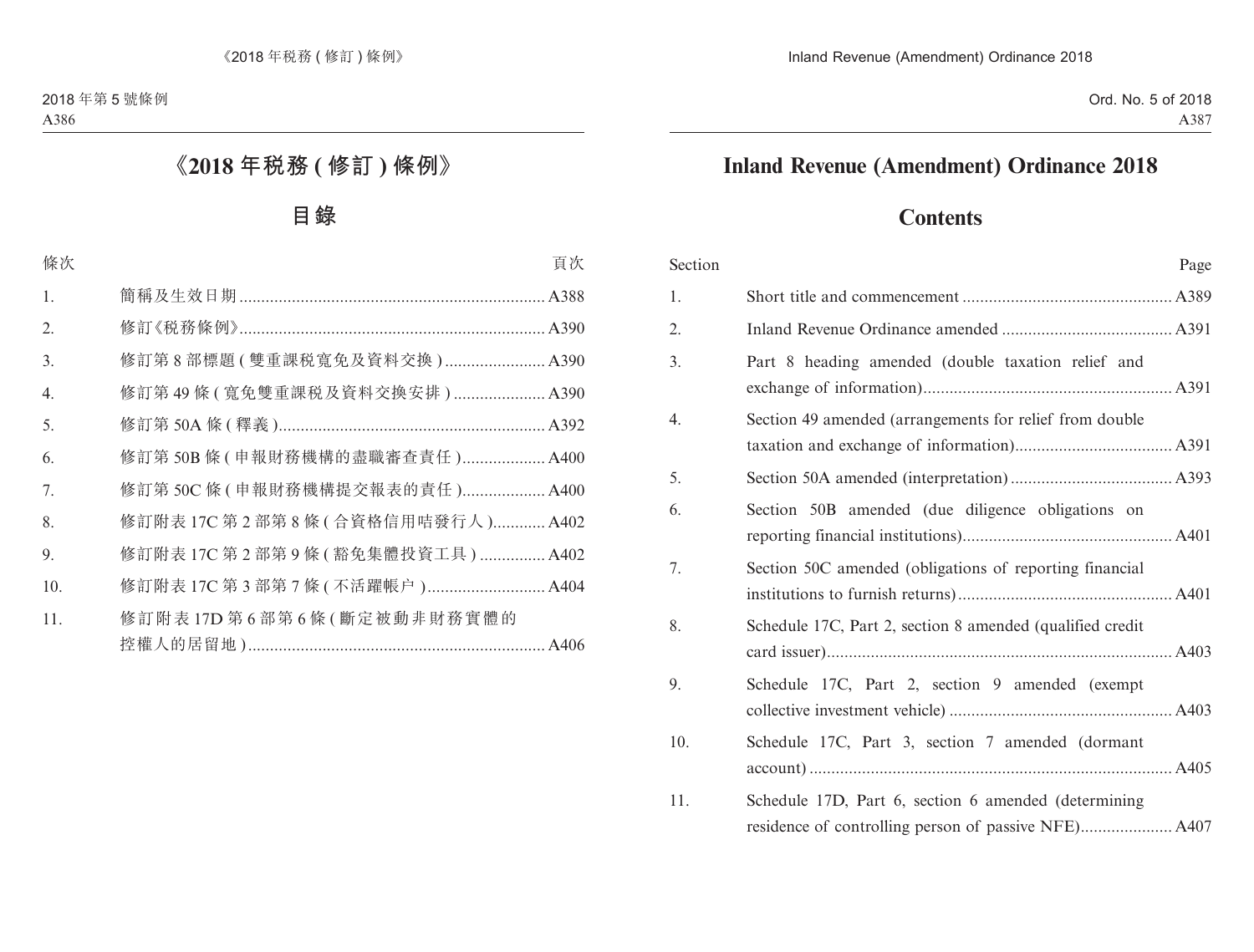#### **HONG KONG SPECIAL ADMINISTRATIVE REGION**

#### ORDINANCE NO. 5 OF 2018



Matthew CHEUNG Kin-chung Acting Chief Executive 1 February 2018

An Ordinance to amend the Inland Revenue Ordinance to empower the Chief Executive in Council to give effect to the Multilateral Convention on Mutual Administrative Assistance in Tax Matters, and other tax agreements that apply to Hong Kong; and to amend the Ordinance to align the relevant provisions with the international standard for the automatic exchange of financial account information in tax matters.

[2 February 2018]

Enacted by the Legislative Council.

#### **1. Short title and commencement**

- (1) This Ordinance may be cited as the Inland Revenue (Amendment) Ordinance 2018.
- (2) Subject to subsection (3), this Ordinance comes into operation on the day on which it is published in the Gazette.
- (3) Sections 5, 6, 7, 8, 9, 10 and 11 come into operation on 1 January 2019.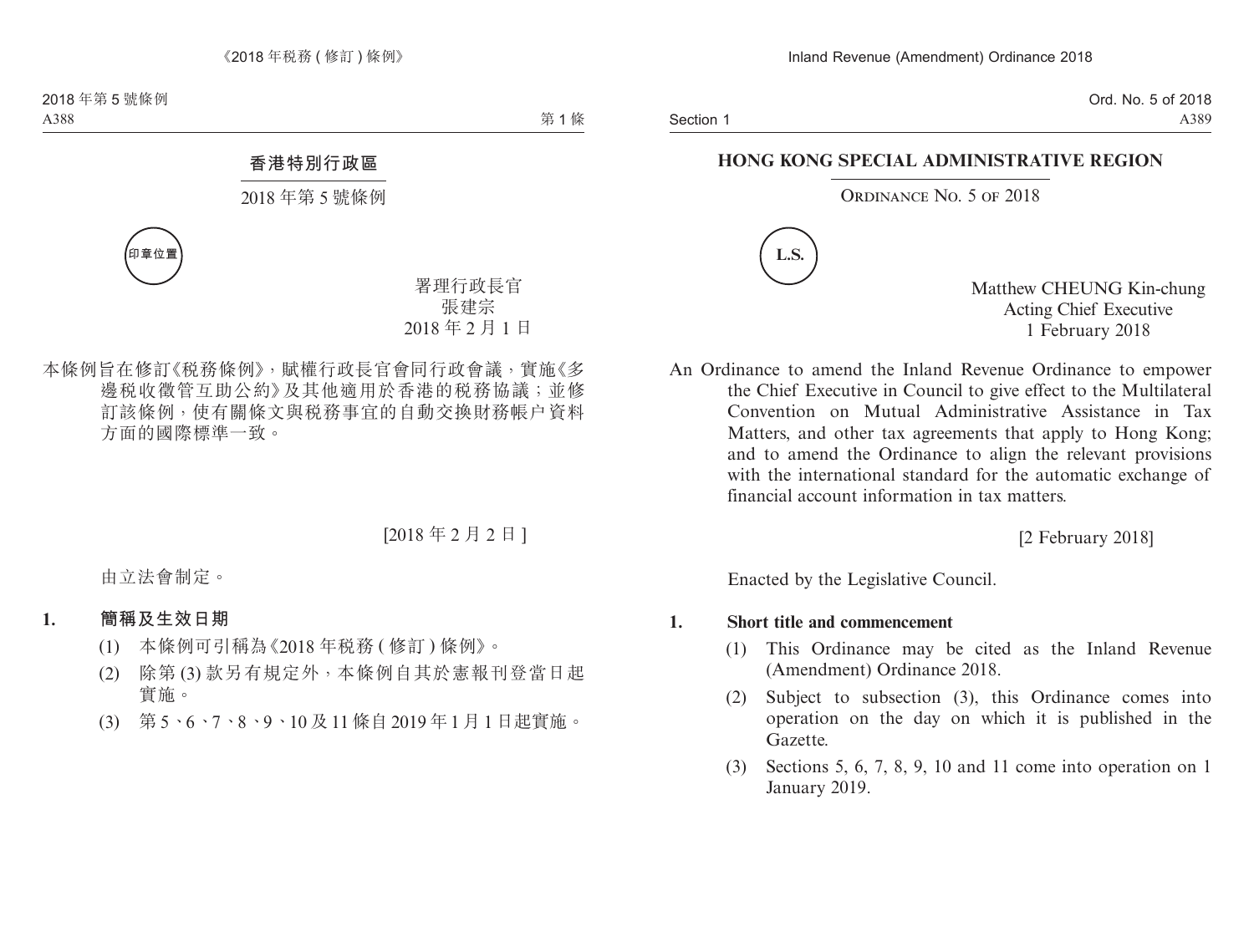|           | Ord. No. 5 of 2018 |
|-----------|--------------------|
| Section 2 | A391               |

#### **2. Inland Revenue Ordinance amended**

The Inland Revenue Ordinance (Cap. 112) is amended as set out in sections 3 to 11.

#### **3. Part 8 heading amended (double taxation relief and exchange of information)**

Part 8, heading—

**Repeal**

"**and Exchange of Information**"

**Substitute**

"**, Exchange of Information and Other International Tax Cooperation**".

- **4. Section 49 amended (arrangements for relief from double taxation and exchange of information)**
	- (1) Section 49, heading—

**Repeal**

"**Arrangements for relief from double taxation and exchange of information**"

**Substitute**

"**Arrangements: relief from double taxation, exchange of information and other international tax cooperation**".

(2) After section  $49(1A)$ —

- "(1AB) Arrangements that may be specified in an order under subsection (1A) include—
	- (a) arrangements that are made with more than one government; and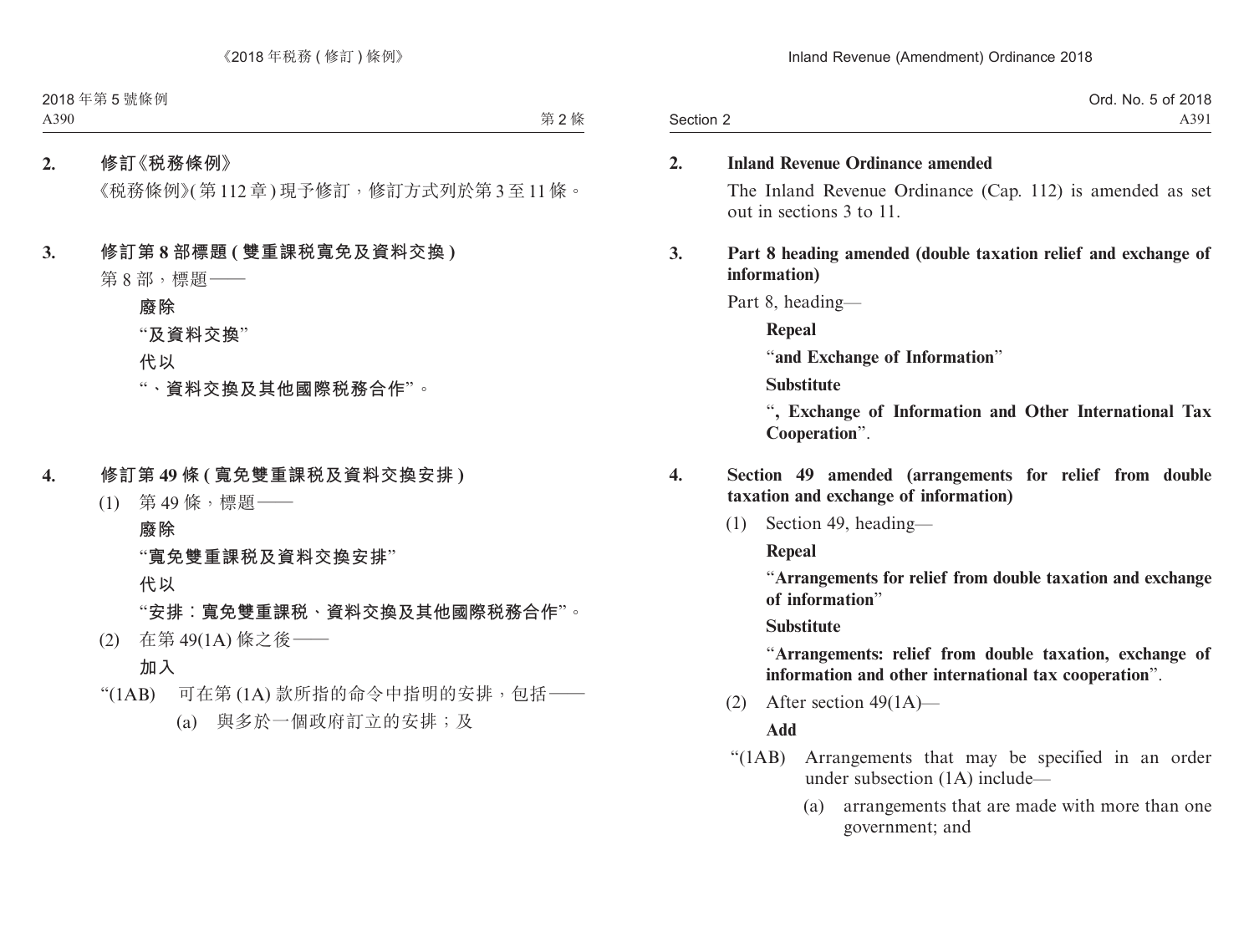|           | Ord. No. 5 of 2018 |
|-----------|--------------------|
| Section 5 | A393               |

- (b) arrangements that are made by the Central People's Government and applied to Hong Kong.".
- (3) Section 49(1B)—

#### **Repeal**

"either or both"

#### **Substitute**

"one or more".

(4) Section 49(1B)(b)—

## **Repeal**

"the territory concerned."

## **Substitute**

"any territory concerned;".

(5) After section  $49(1B)(b)$ —

## **Add**

"(c) implementing an initiative of international tax cooperation.".

## **5. Section 50A amended (interpretation)**

(1) Section 50A(1)—

## **Repeal the definition of** *annuity contract*

## **Substitute**

## "*annuity contract* (年金合約)—

(a) means a contract under which its issuer agrees to make payments for a period of time determined, in whole or in part, by reference to the life expectancy of one or more individuals; and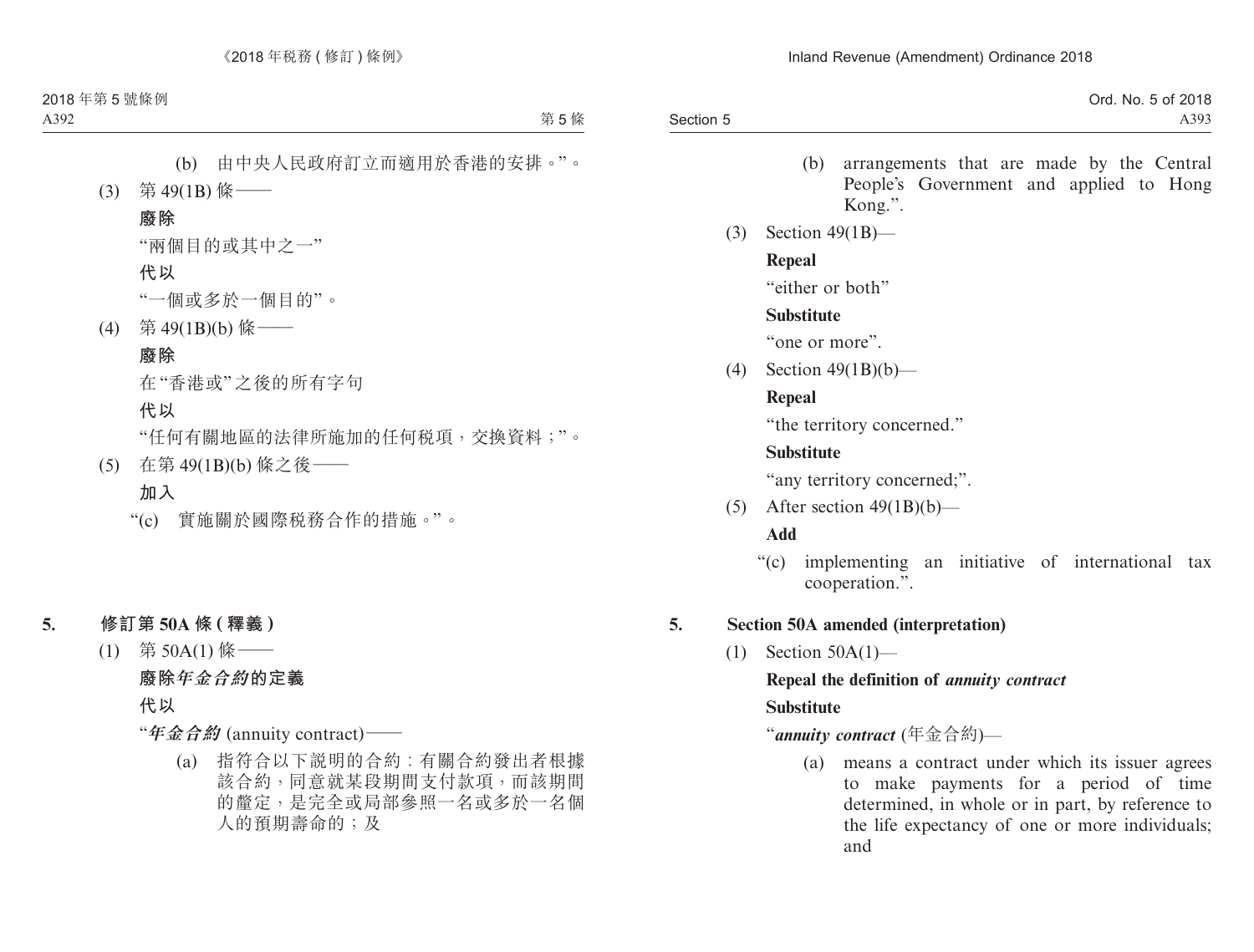## (b) includes a contract—

- (i) that is considered to be an annuity contract in accordance with the law, regulation or practice of the jurisdiction in which the contract was issued; and
- (ii) under which its issuer agrees to make payments for a term of years;".
- (2) Section 50A(1), definition of *cash value*, paragraph (a)(ii), after "under"—

### **Add**

", or with regard to,".

(3) Section 50A(1), definition of *depository account*—

## **Repeal**

"financial institution in the ordinary course of a banking business or similar business"

## **Substitute**

"depository institution".

(4) Section 50A(1), definition of *financial account*, paragraph  $(d)$ —

## **Repeal**

"not an investment entity"

## **Substitute**

"a custodial institution, depository institution or specified insurance company, or an advising manager within the meaning of subsection (12)".

(5) Section 50A(1), definition of *pre-existing account*, paragraph  $(b)(ii)(A)$ , after "the institution"— **Add**

", or its related entity within Hong Kong".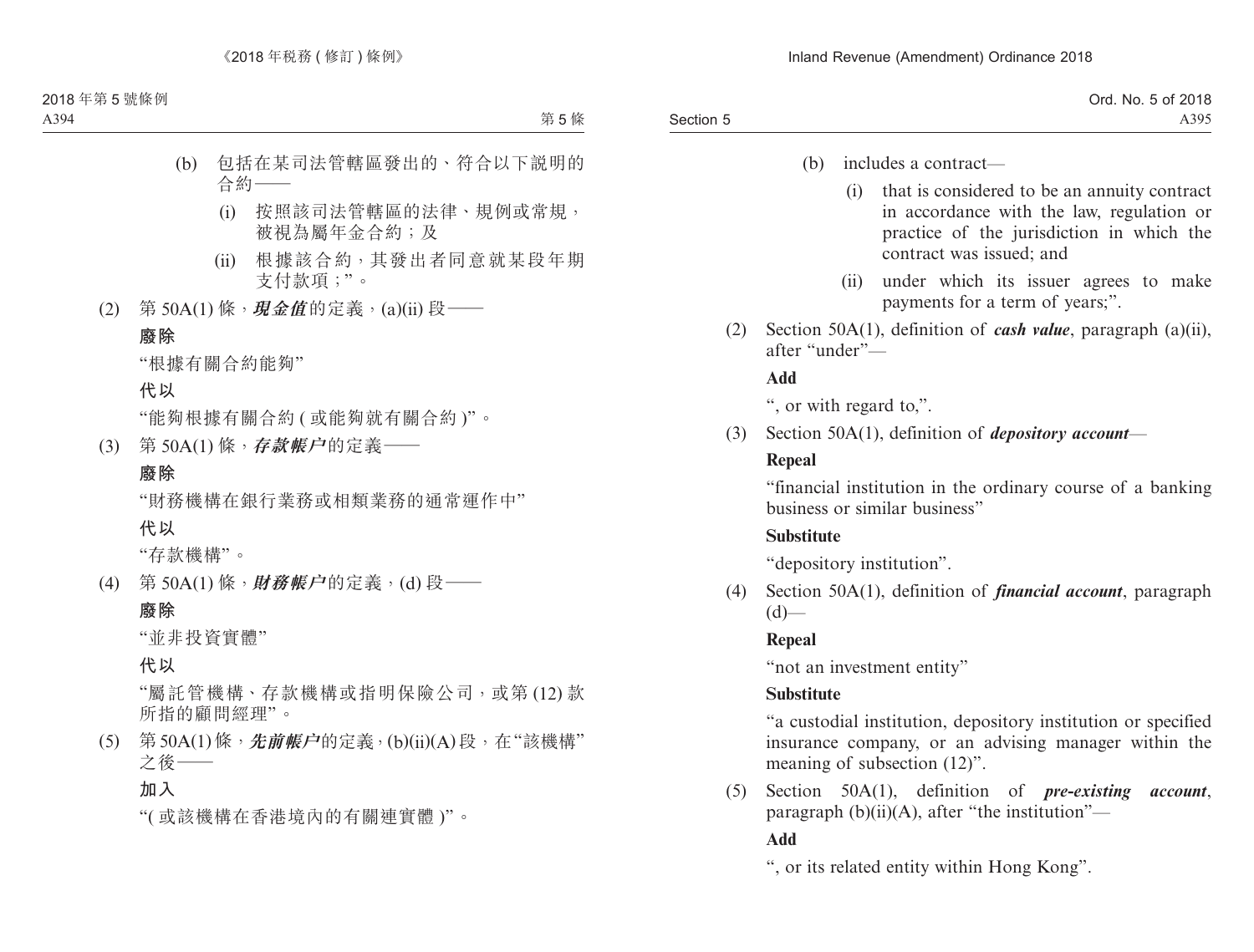|           | Ord. No. 5 of 2018 |
|-----------|--------------------|
| Section 5 | A397               |
|           |                    |

(6) Section 50A(1), definition of *specified insurance company*—

**Repeal**

everything after "annuity contract"

**Substitute a semicolon.**

(7) Section 50A(1)—

## **Add in alphabetical order**

- "*insurance company* (保險公司) means any of the following—
	- (a) an insurer authorized under the Insurance Ordinance (Cap. 41);
	- (b) an entity the gross income of which arising from insurance, reinsurance and annuity contracts exceeds 50% of the entity's total gross income for the calendar year immediately preceding the calendar year in which the determination as to whether the entity is an insurance company is made;
	- (c) an entity the aggregate value of the assets of which associated with insurance, reinsurance and annuity contracts exceeds 50% of the entity's total assets at any time during the calendar year immediately preceding the calendar year in which the determination as to whether the entity is an insurance company is made;".
- (8) Section  $50A(6)(a)(i)(A)$  and  $(B)$ —

## **Repeal**

"not less than"

## **Substitute**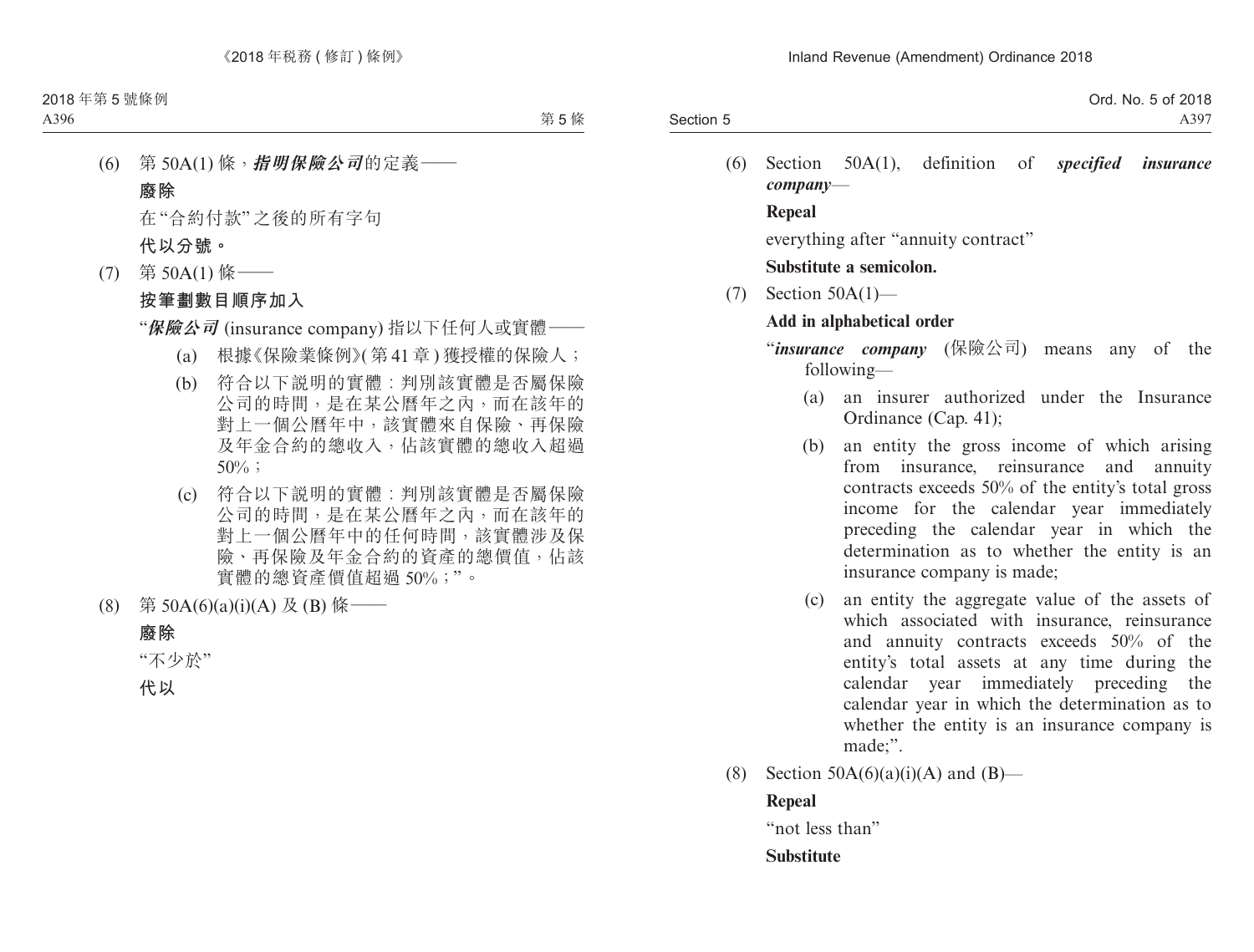|           | Ord. No. 5 of 2018 |
|-----------|--------------------|
| Section 5 | A399               |

"more than".

(9) Section  $50A(6)(a)(i)(B)$  and  $(b)(i)(B)$ —

**Repeal**

 $\cdots$  or"

### **Substitute a semicolon.**

 $(10)$  Section 50A(6)(b)(i)(A) and (B)—

#### **Repeal**

"not less than"

#### **Substitute**

"more than".

(11) After section  $50A(6)(a)(i)(C)$ —

### **Add**

- "(D) (if no individual falls within sub-subparagraph (A), (B) or (C)) holds the position of senior managing official of the entity; or".
- (12) After section  $50A(6)(b)(i)(C)$ —

## **Add**

- "(D) (if no individual falls within sub-subparagraph (A), (B) or (C)) holds the position of senior managing official of the entity; or".
- $(13)$  Section 50A(6)(c)(i)—

## **Repeal**

"not less than"

## **Substitute**

"more than".

(14) Section  $50A(6)(c)(iii)$ , after "protector"—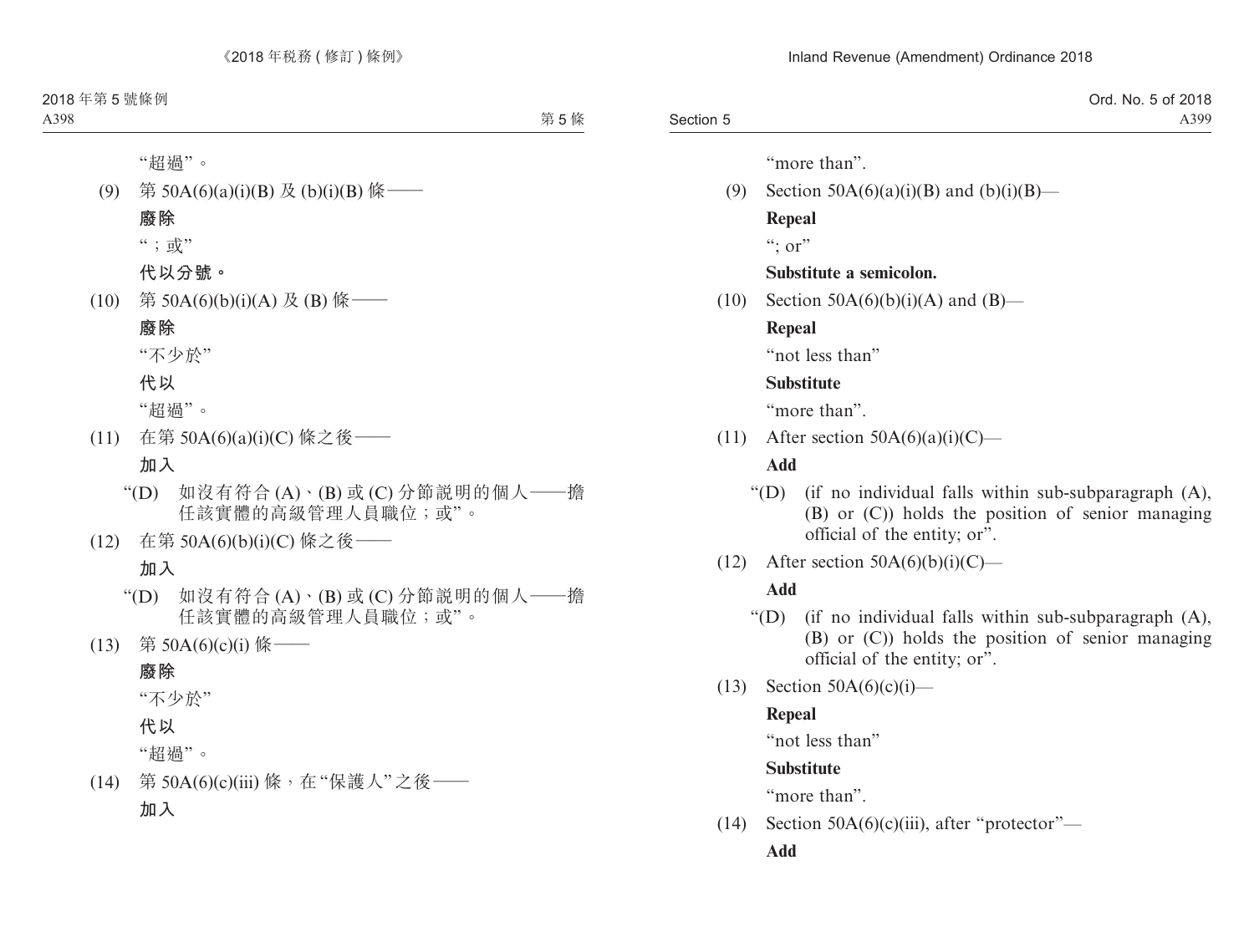|           | Ord. No. 5 of 2018 |
|-----------|--------------------|
| Section 6 | A401               |

"or enforcer".

- $(15)$  Section 50A $(6)(c)$  **Repeal subparagraph (iv) Substitute**
	- "(iv) has ultimate control over the entity; or".
- (16) Section 50A(12)—

## **Repeal**

"paragraph (c)"

## **Substitute**

"paragraphs (c) and (d) (in relation to an advising manager)".

### **6. Section 50B amended (due diligence obligations on reporting financial institutions)**

(1) Section  $50B(1)(a)(iii)$ —

## **Repeal**

"or a record"

## **Substitute**

"and any record".

(2) Section  $50B(1)(a)(iii)$ , English text—

## **Repeal**

"is kept"

## **Substitute**

"are kept".

## **7. Section 50C amended (obligations of reporting financial institutions to furnish returns)**

After section 50C(2)—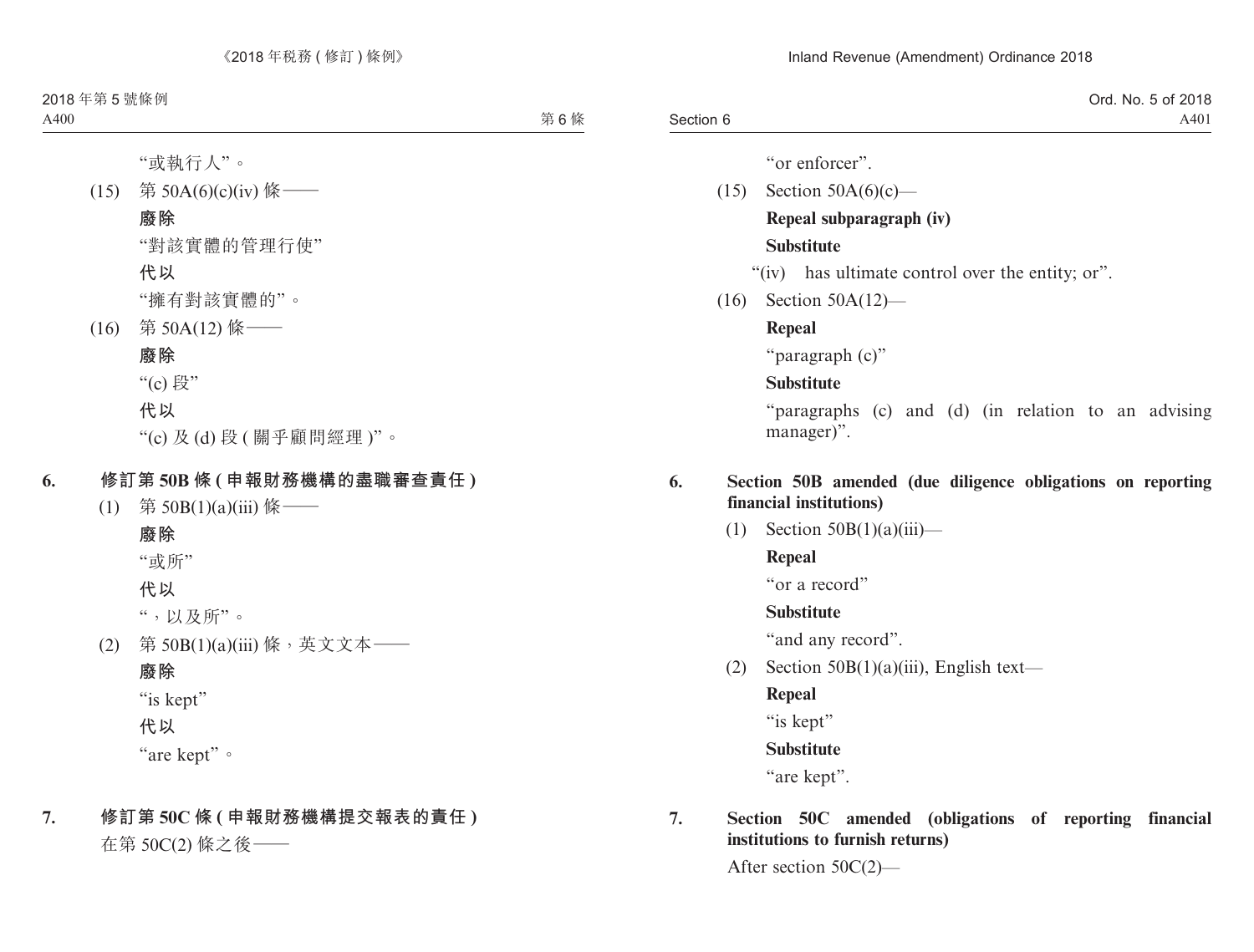|           | Ord. No. 5 of 2018 |
|-----------|--------------------|
| Section 8 | A403               |

#### **Add**

- "(2A) However, the specified information period for a reportable jurisdiction may not cover any period that is earlier than the date on which the jurisdiction becomes a reportable jurisdiction.".
- **8. Schedule 17C, Part 2, section 8 amended (qualified credit card issuer)**

Schedule 17C, Part 2, section 8(2)—

**Repeal** " $(ii)$ ".

### **9. Schedule 17C, Part 2, section 9 amended (exempt collective investment vehicle)**

- (1) Schedule 17C, Chinese text, Part 2, section  $9(1)(b)(i)$  **Repeal the semicolon Substitute**  $\lq\lq\lq\lq; \; \frac{1}{\Pi V}$ ".
- (2) Schedule 17C, Part 2, section  $9(1)(b)$ —

## **Repeal subparagraph (ii)**

#### **Substitute**

- "(ii) entities that are not reportable persons.".
- (3) Schedule 17C, Part 2, after section 9(1)—

- "(1A) Subsection (1) does not apply to an investment entity if—
	- (a) any of the interests in the entity is held by, or through, an entity that is a passive NFE; and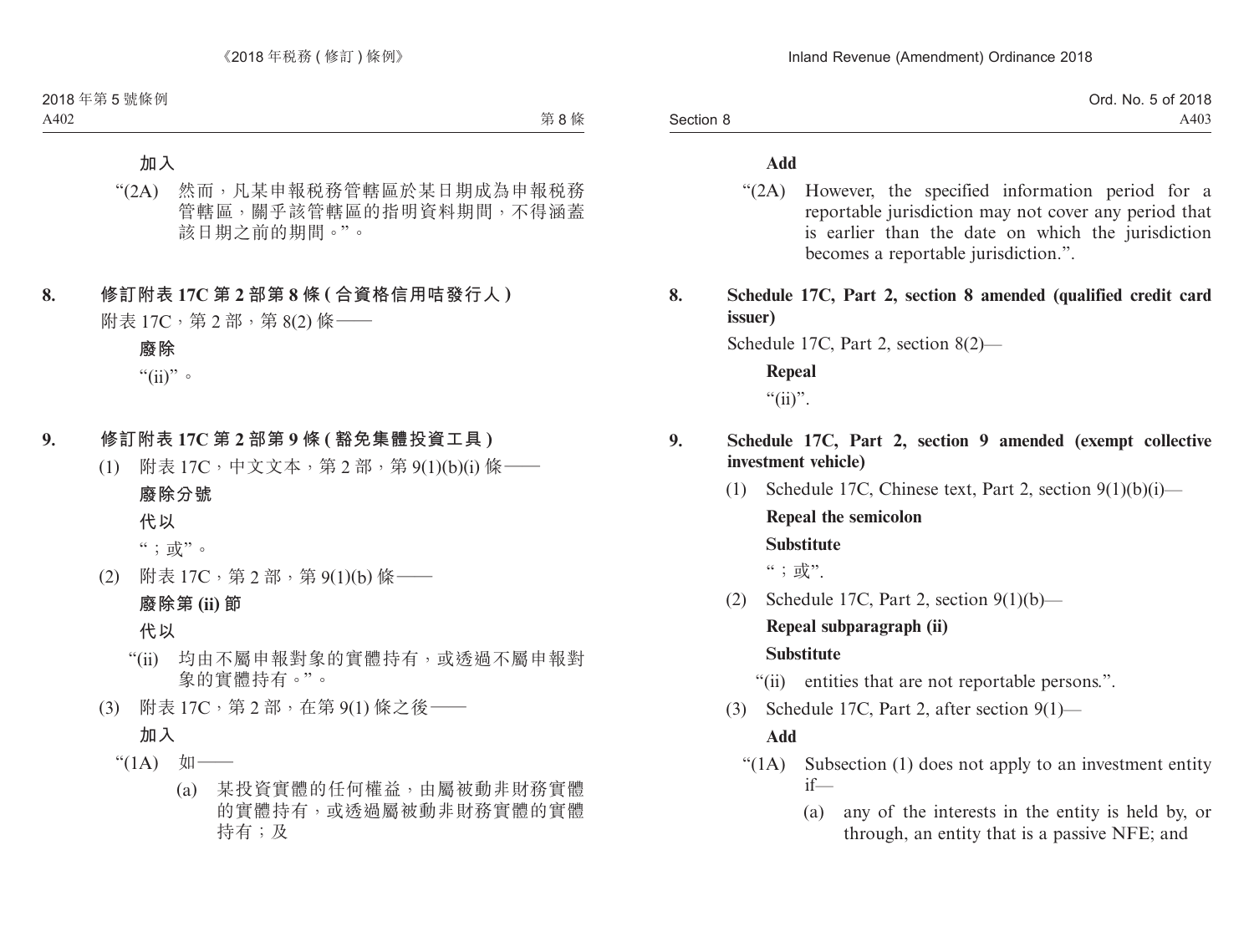|            | Ord. No. 5 of 2018 |
|------------|--------------------|
| Section 10 | A405               |

(b) any one of the controlling persons of the passive NFE is a reportable person.".

#### **10. Schedule 17C, Part 3, section 7 amended (dormant account)**

- (1) Schedule 17C, Part 3— **Renumber section 7 as section 7(1).**
- (2) Schedule 17C, Part 3, section  $7(1)(b)$ —

#### **Repeal**

"years;"

#### **Substitute**

"years; and".

- (3) Schedule 17C, Part 3, section 7(1)— **Repeal paragraph (c).**
- (4) Schedule 17C, Part 3, after section 7(1)—

- "(2) An account (other than an annuity contract) with a balance that does not exceed \$7,800 maintained with a reporting financial institution is also an excluded account if—
	- (a) the account is treated as a dormant account—
		- (i) in accordance with the laws or regulations applicable to the institution; or
		- (ii) under the normal operating procedures of the institution that are consistently applied for all accounts maintained with the institution; and